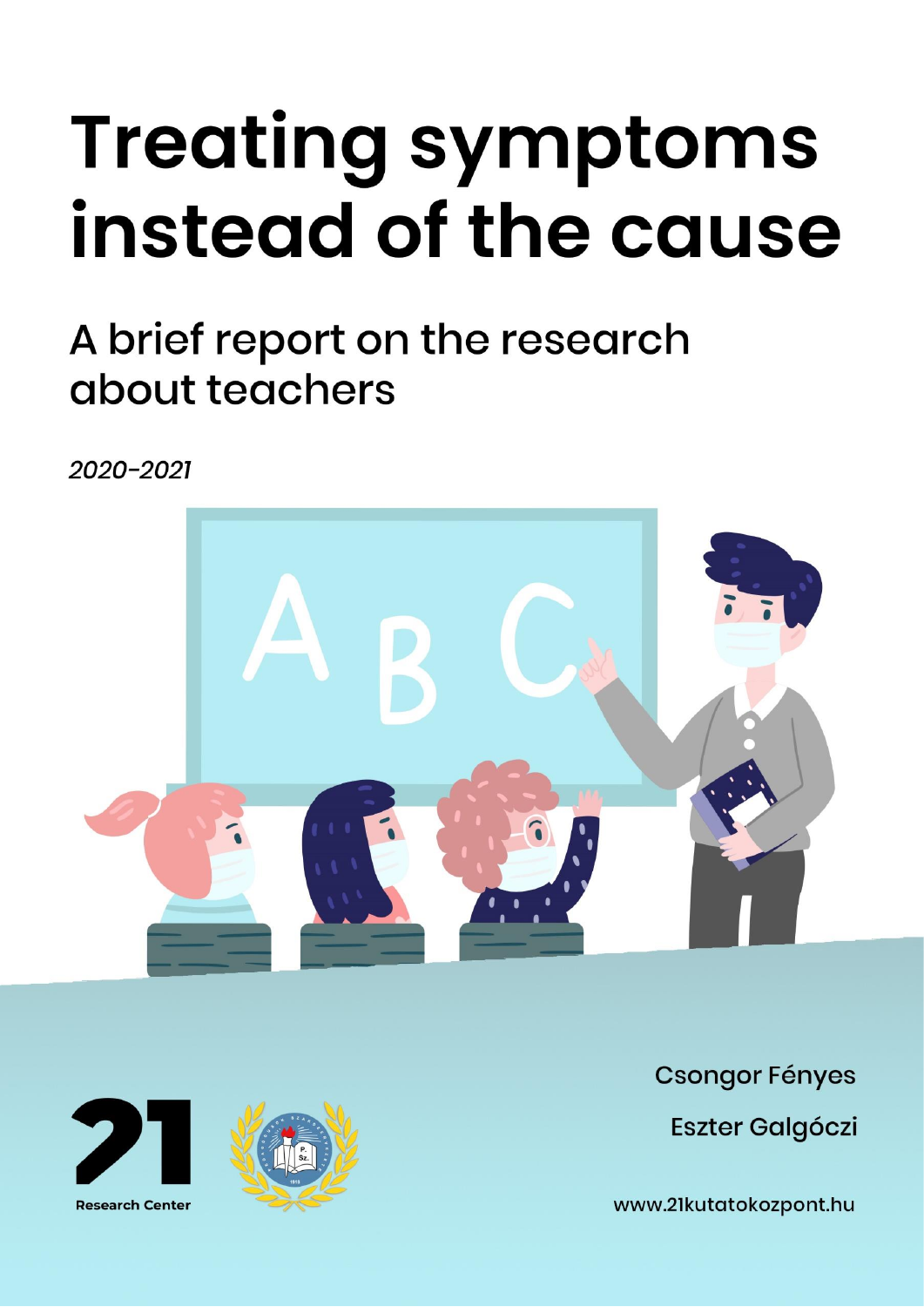

#### **Research background, method of data collection**

The 21 Research Centre conducted an online survey with teachers at the turn of 2020-2021. We were curious about:

- 1. how effective teachers and people working in public education find the current restrictive measures of the pandemic
- 2. how they can realise these measures in their daily life, during their work
- 3. their opinions about-, and experience with digital distance learning
- 4. their physical and mental health

The questionnaire was developed by the analysts of the 21 Research Centre, while distribution was done by the Pedagógusok Szakszervezete (PSZ). The online survey took 15-20 minutes to fill out and it was shared on 4 platforms by PSZ: their official site, their social media page, the app of the organization and their internal mail channel. Data collection took place between December 18, 2020 and January 17, 2021. The sample of 1269 respondents is representative of Hungarian teachers based on age, region and type of institution. 52% of the participants are members of PSZ, and the other 48% are teachers reached by the organization. Distortion of the sample was corrected by weighting the dataset based on data of the Hungarian Central Statistical Office and the Hungarian Academy of Sciences from 2019.

The adjusted sample represents the opinion of teachers working in Hungary along three dimensions (age, region, type of institution). In this brief report we are going to provide a snapshot of the research.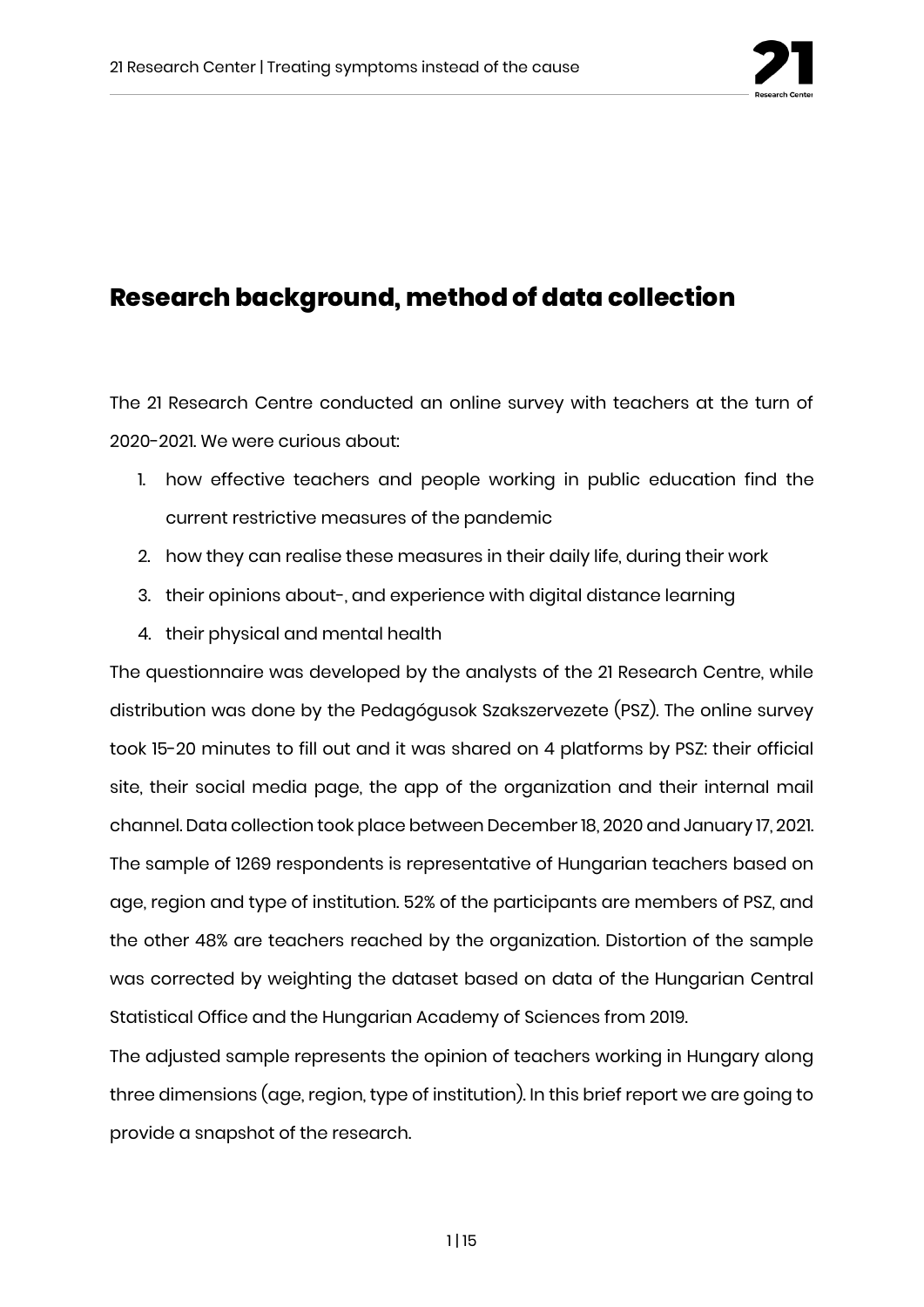

#### **Experiences with digital distance learning**

Since the appearance of Covid-19 in Hungary, 89% of the respondents had been teaching on online platforms, and teachers working in any type of institution had experienced the challenges of online learning. Therefore, we asked them which platform they would choose for teaching in the second semester of 2020/2021, if they had the freedom to do so. In a nutshell, **teachers seems divided regarding the question, which platform would be ideal for teaching in the spring semester**. The majority **(56%)** would prefer to teach in the **traditional system**, **19%** would choose **completely digital**, while a **quarter of respondents** would work **in a hybrid system**, containing both online and offline elements.

However, it can be seen on the first figure that **those teachers who wish to return to personal teaching the least, are ones who have been teaching in a digital form for the past 2 semesters**. In other words, those teachers who currently teach online, are more inclined to continue teaching in a digital form in the winter and spring of 2021. Alternatively, to convert to a hybrid model. This suggests that **the more experience teachers have with digital distance learning, the more they get used to this**  increasingly familiar form of teaching, and **the more they would choose to continue with it in the future**, as the pandemic fades.

Opposed to them, there are the teachers who have not been teaching online either in the spring of 2020 or the fall of 2021. They would rather choose the traditional, inperson teaching for the second, spring semester of 2020/2021. To put differently, **those who have been teaching personally in their institution, would like to continue this way and do not wish to convert to digital learning**. An interesting finding is that third of those who have never tried digital learning would like to switch to that, or at least try themselves in a hybrid or completely digital form of teaching.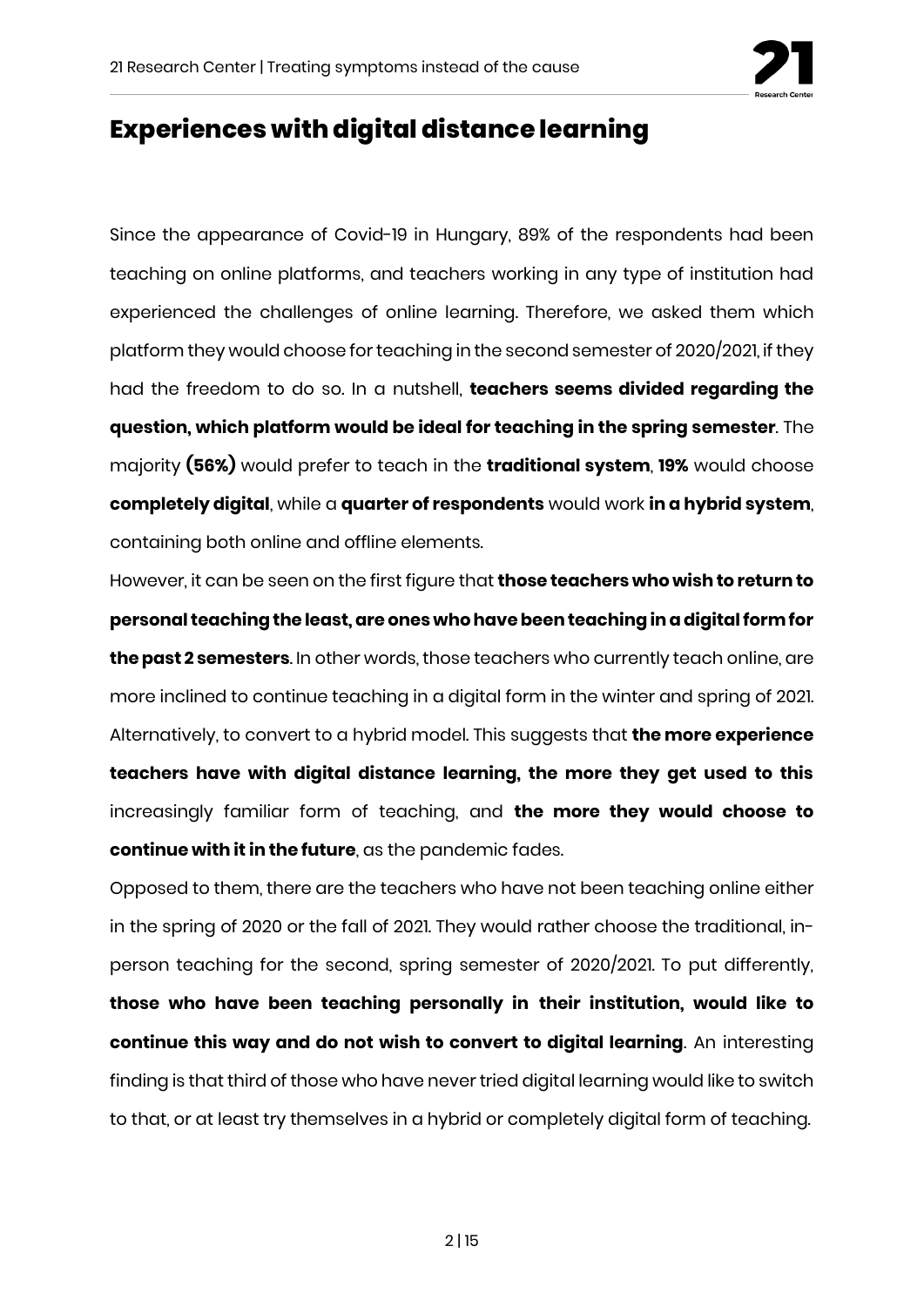

Figure 1. Educational preferences of teachers for spring 2021, grouped according to the period of digital education used



**Throughout the period of digital learning, 84% of teachers had their own digital devices** that they could use for their work. The tools themselves do not always seem enough to fully convey educational materials for students. According to the findings of the research, teachers probably had great difficulties with the sudden adaptation to digital teaching and being comfortable with it: the decisive majority (53%) of respondents rated their current digital competencies just enough to do their work. 7% of teachers said that they could not do their work in full because of their lack of digital competencies. Although 57% of teachers have participated in some kind of further training aimed to improve their digital competencies in the last four years, probably these courses and further trainings did not improve their digital competencies enough to teach in a digitalized form.

**Problems due to the lack of digital competencies are not universal, some teachers are effected more than others.** According to the data, **the older the teacher, the more difficulties they face to perform at their jobs properly because of their lack of digital competencies**. While 83% of young teachers (between 18-29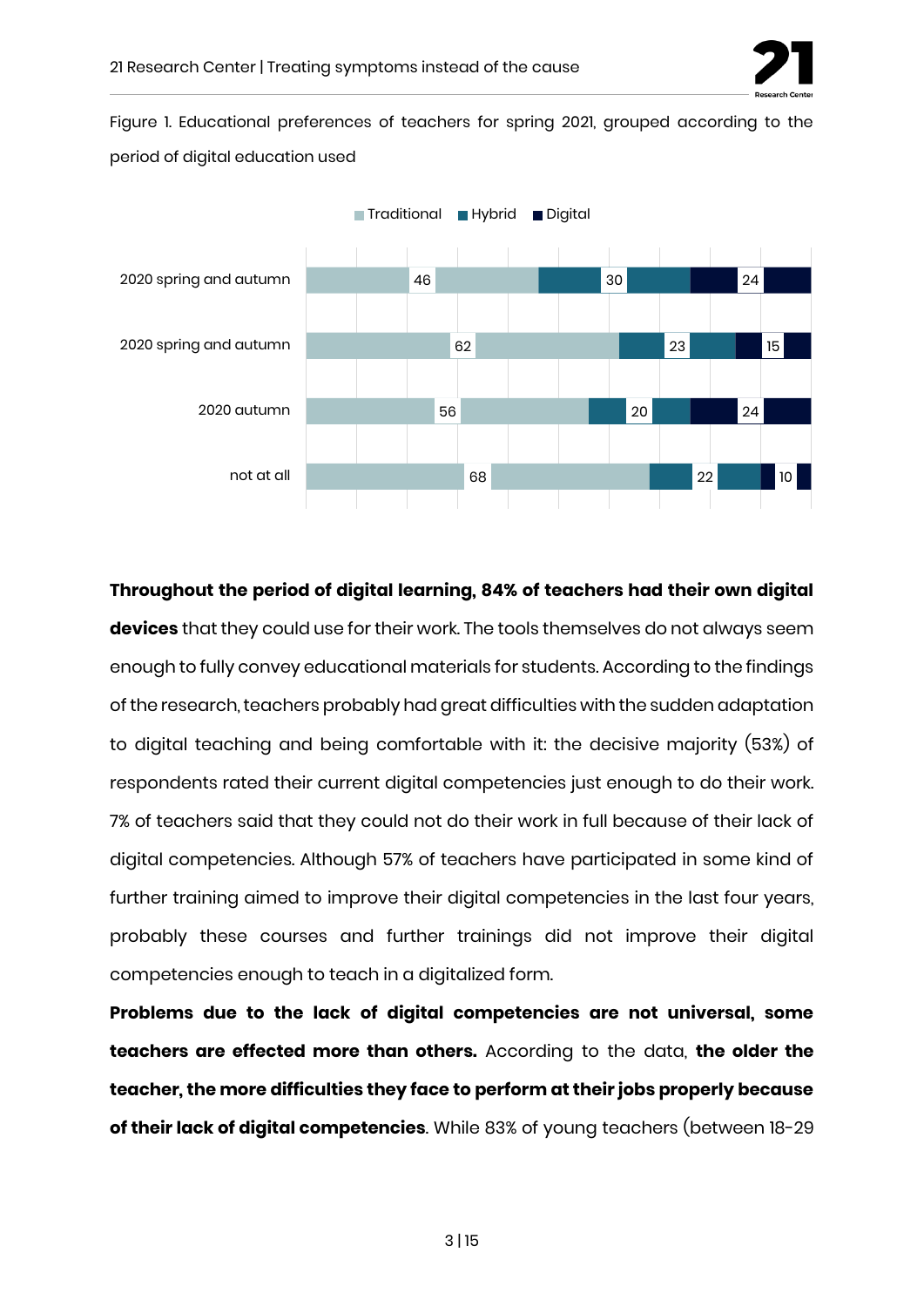

years old) are fully able to complete their tasks because of their digital skills, this ratio falls back to 26% among the older group of teachers (above 60).

**There is a huge gap between the youngest and all the other age groups regarding their digital competencies**, which might have caused problems during the times of digital distance learning in 2020.

Figure 2. Digital competencies of teachers at the moment of conversion to digital education. Answers organised by age groups.

- Did not have sufficient digital competencies and therefore could not properly carry out their tasks
- Had some level of digital competencies, which was sufficient to do their job on a basic level



Had enough digital competencies to carry out tasks completely

**55% of teachers had technological problems that they could not solve themselves**. While 19% of the youngest teachers faced problems that made their everyday work difficult, among those teachers that often have decades long experience, this ratio is 56-63%. The statement above holds true here as well, **the older the teacher, the more likely that they had faced problems on digital platforms that made their work difficult or impossible. As they could not solve** such problems **themselves, they** held them back from conveying educational materials or carrying out their educational tasks fully. Hence, the question emerges; **who could teachers turn to with their problems** in the period of digital distance learning?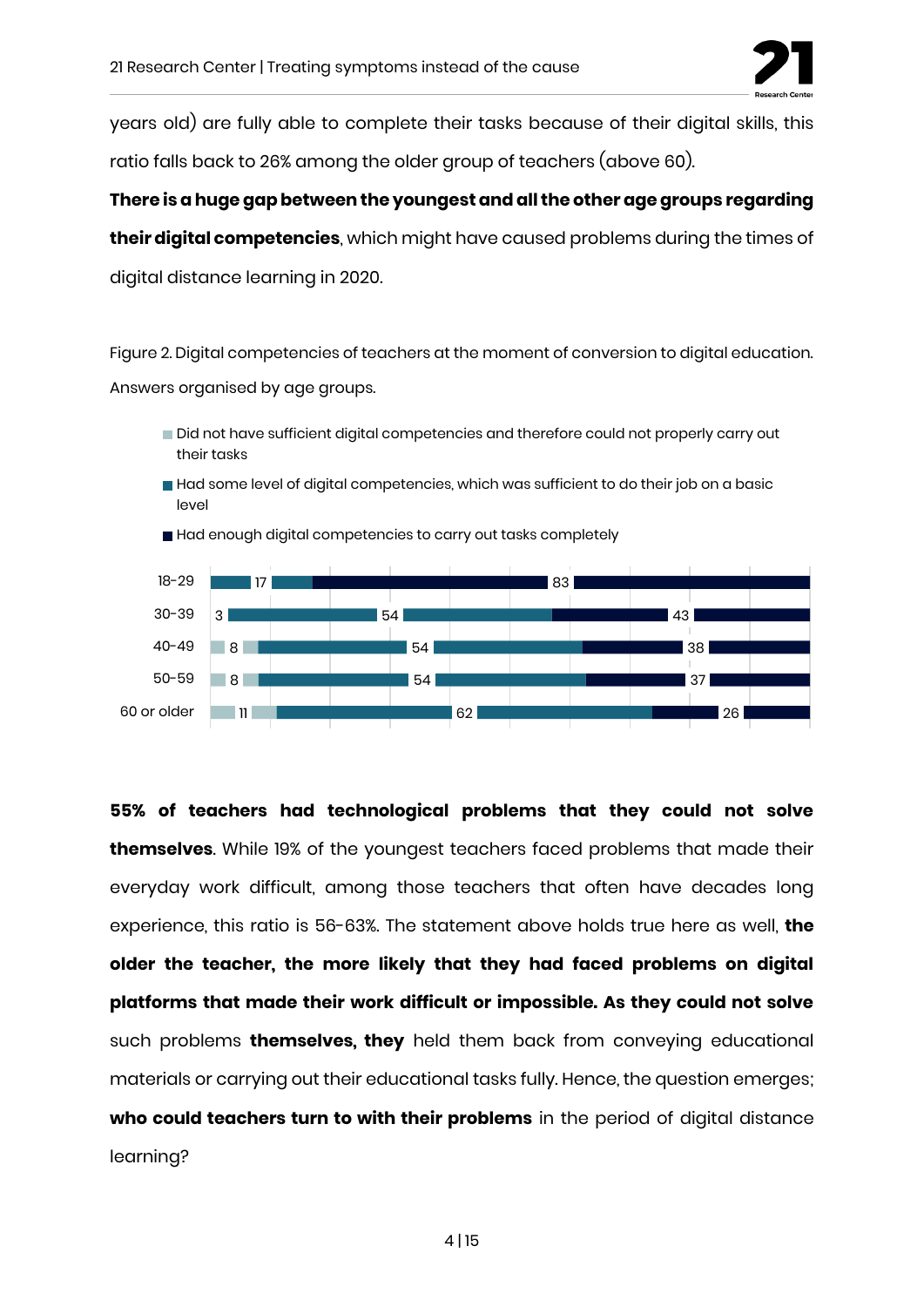

It can be seen on the second chart, that teachers were left on their own by their employers in almost all types of institutions. All in all, slightly more than half (51%) of the teachers received any kind of help from their employers (e. g. further trainings). According to the results of the research, kindergarten teachers were the most neglected at the moment of converting to digital learning: 75% of them did not receive any help from their employers in spring 2020. **Kindergarten teachers** – with a few exceptions – **were completely left on their own in the new situation caused by the pandemic, from March 2020**.

Figure 3. 'Has your employer contributed with any help or further trainings, which has helped you to convert to digital education?'



**The situation appeared as somewhat better for teachers working in secondary educational institutions**. 62 and 60% of teachers working in vocational high schools and high schools received help and almost three-quarter (73%) of vocational secondary school teachers received a response from their employers, if they had technological problems. Prospects are not that good in primary and vocational training schools. Most (54% and 60%) of the teachers working in these institutions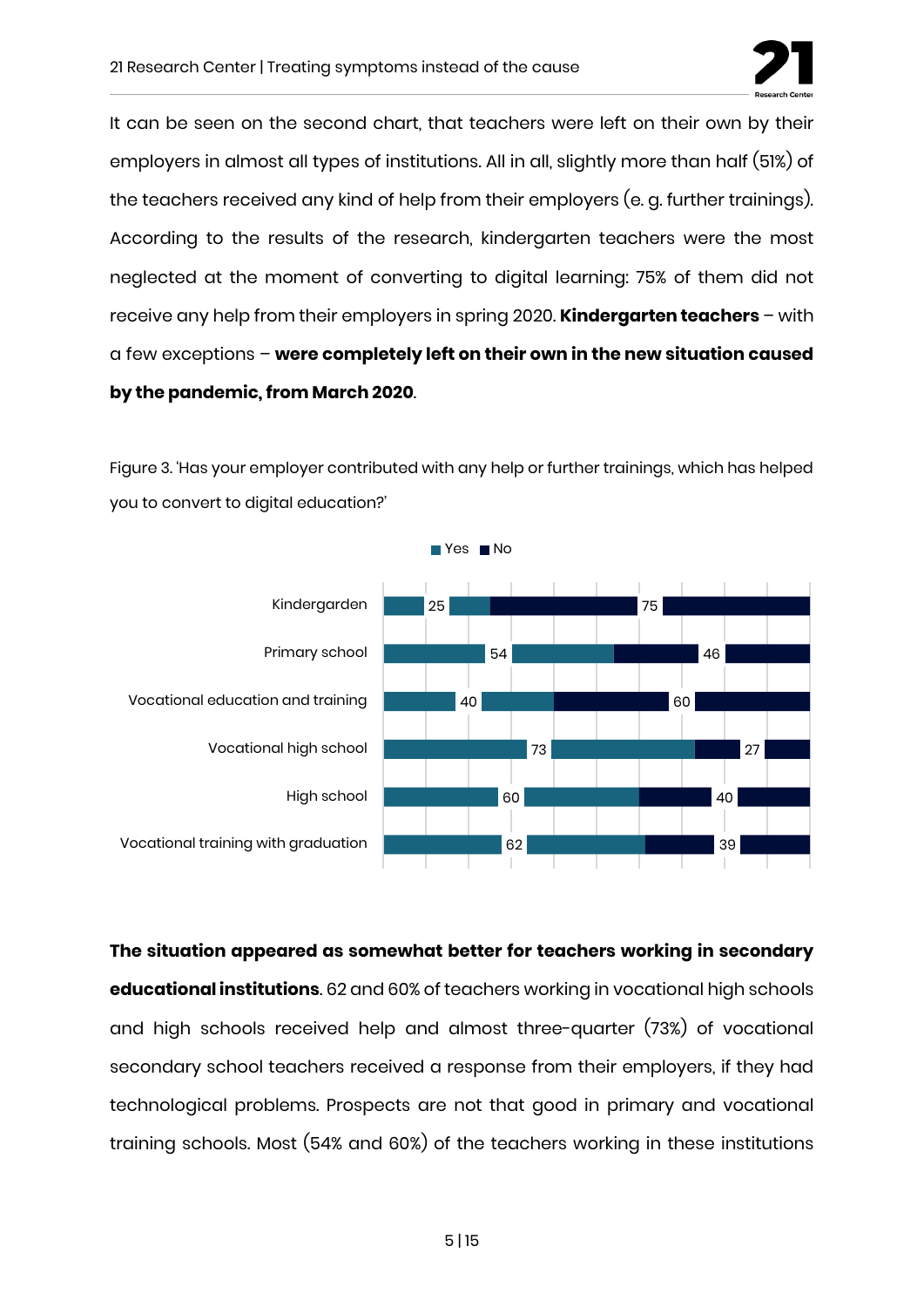

reported not receiving any help from their employers on how to convert to online teaching.

**So who did help the teachers with their information technology problems, when their employers did not do so?** Analysis found that teachers ask for help from their colleagues (67%), their personal environment (family 57%, friends 24%), and rather take an online crash-course (46%) (ex. reading forums, watching instructional videos) than turning to their employer with information technology issues.<sup>1</sup> [3]



Figure 4. Who helped with information technology problems?

**Source**: Research on Educators 2021-2021, n=1129, full sample=1269, percent, own calculation

Research results highlight that **although 57% of the educators had participated in some kind of digital skills development training beforehand, those hadn't properly prepared them for the new challenges of digital education the pandemic imposed**. Essentially, only the youngest educators could handle the latter semesters with digital education. Presumably, digital education affected mostly the everyday work of the kindergarten teachers, who are also the most vulnerable group and the ones primarily relying on their self-dependence. **The good** 

<sup>1</sup> [3] The respondents could choose multiple answers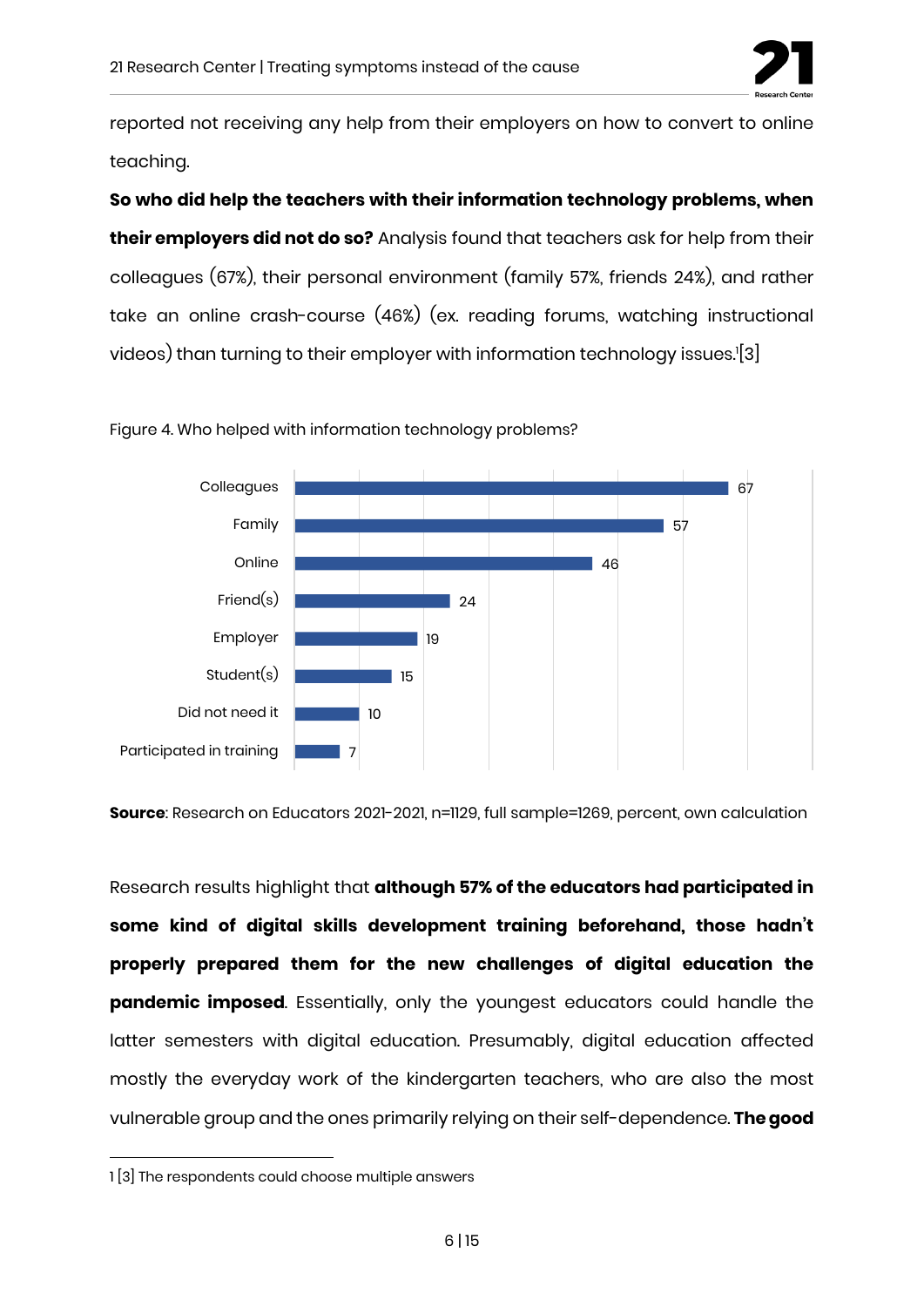

**collegial relationships, their closest relations, their friends and family, as well as personal training could help teachers the most with their everyday challenges at work during this one-year period.**

**27% of the educators believe that they will use more digital tools and platforms in their work** after the pandemic, while **48%** say that they will use them **in the same amount** as before the pandemic. Surprisingly, **one quarter of the respondents would like to use less online platforms in their work.** In conclusion, the educators view digital education as "necessary evil" which somehow must be survived. However, there is willingness in every age group for a more frequent use of digital platforms in the future because of the resulting more prosperous educational possibilities. Mostly **the teachers aged between 40-59 would like to acquire these new skills and opportunities**: **30% of this age group would like to widen their educational repertoire with the use of digital platforms.** As well as in the present, the youngest (18-29 years old) and the oldest (60 years old or older) age groups are the most reluctant to use these platforms in the future. Nonetheless, the younger generation of teachers are probably more likely to use these platforms and tools (and handle them better because of their age) than their oldest colleagues; the strongest rejection being in the 60+ years group.

Figure 5. The use of digital tools after the pandemic

- Will use less digital tools, platforms than before the pandemic
- Will use digital tools, platforms in the same amount as before the pandemic
- Will use more digital tools, platforms than before the pandemic



**Source**: Research on Educators 2021-2021, n=1129, full sample=1269, percent, own calculation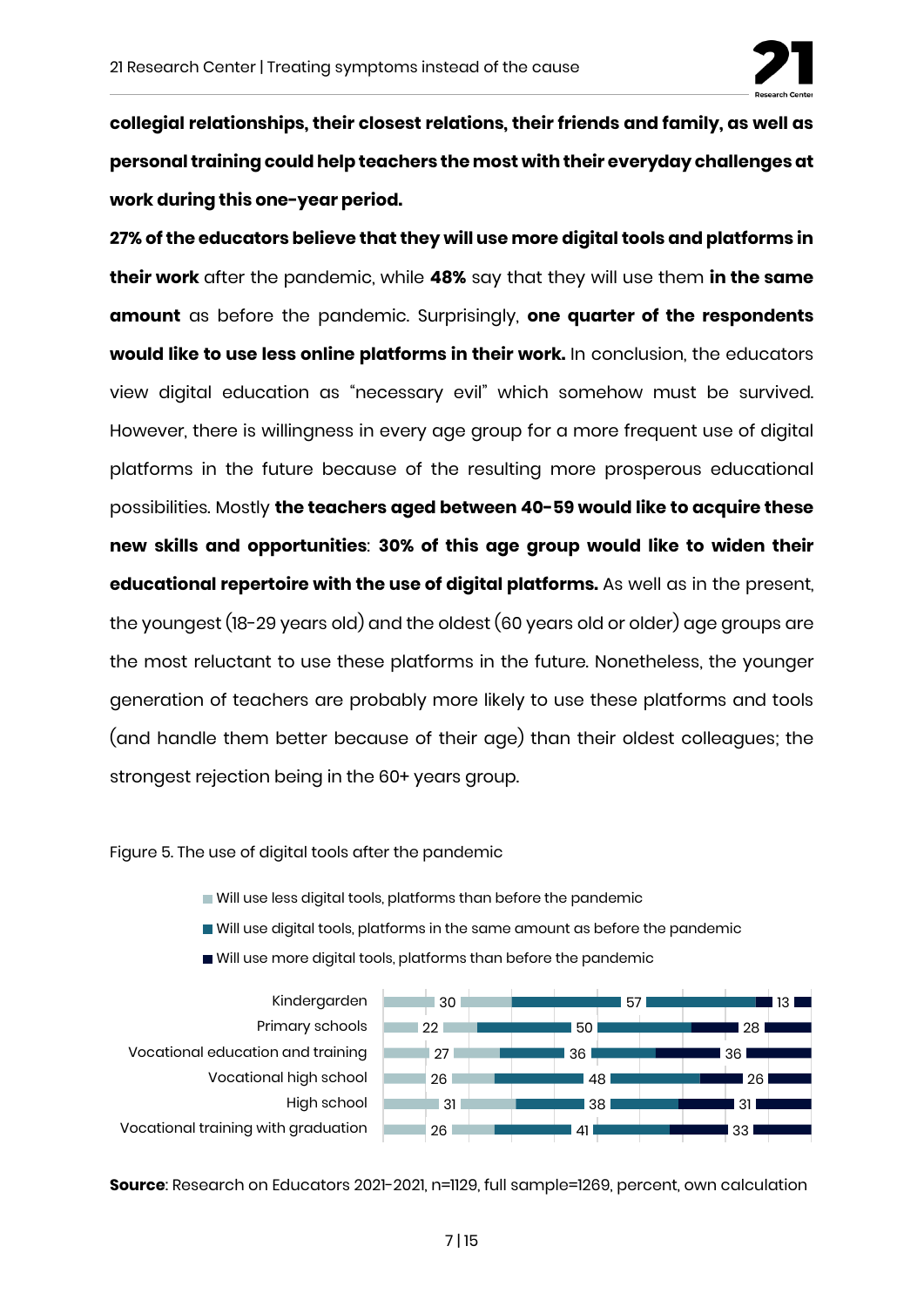

**Digital education also affected the mental health of teachers**, especially of those who taught online both in the spring of 2020 and in the autumn of 2020. **These teachers reported to feel exhausted (49%), apathetic (22%) and anguished (22%).**  48% of those educators who taught online in both semesters reported to continue to feel fresh. The possible failures, the grown number of different tasks, the absence of the school environment and the challenges of digital education make teachers more exhausted, frustrated and more burned out in the end.

#### **Students during digital education**

The success of digital education depends on multiple factors. Firstly, it is necessary from the educators' side to have the proper equipment, the technical skills to handle them, good internet connection. On top of that to have good presentation skills and be able to adapt to the situation that their students listen to them through webcams. In addition, it is also needed that students have good quality equipment, deep knowledge, interest, and willingness to absorb the alternative educational material. In this research we did not ask students about their experiences, but **in our survey, we also proposed a question about how the educators perceived their students' engagement in digital education.** Were there any difficulties from the students' side? Did they have the proper equipment at all to participate in the classes and do their homework?

From the answers to the question *"What do you think, how well your students were able to adapt to digital education all in all?"* we see that **most of the students (54%) could adapt to digital education only with minor problems**. According to **educators, about one third (30%) of the students could adapt to the new situation with difficulties**, and **the transition did not cause any problems only for 6% of students.**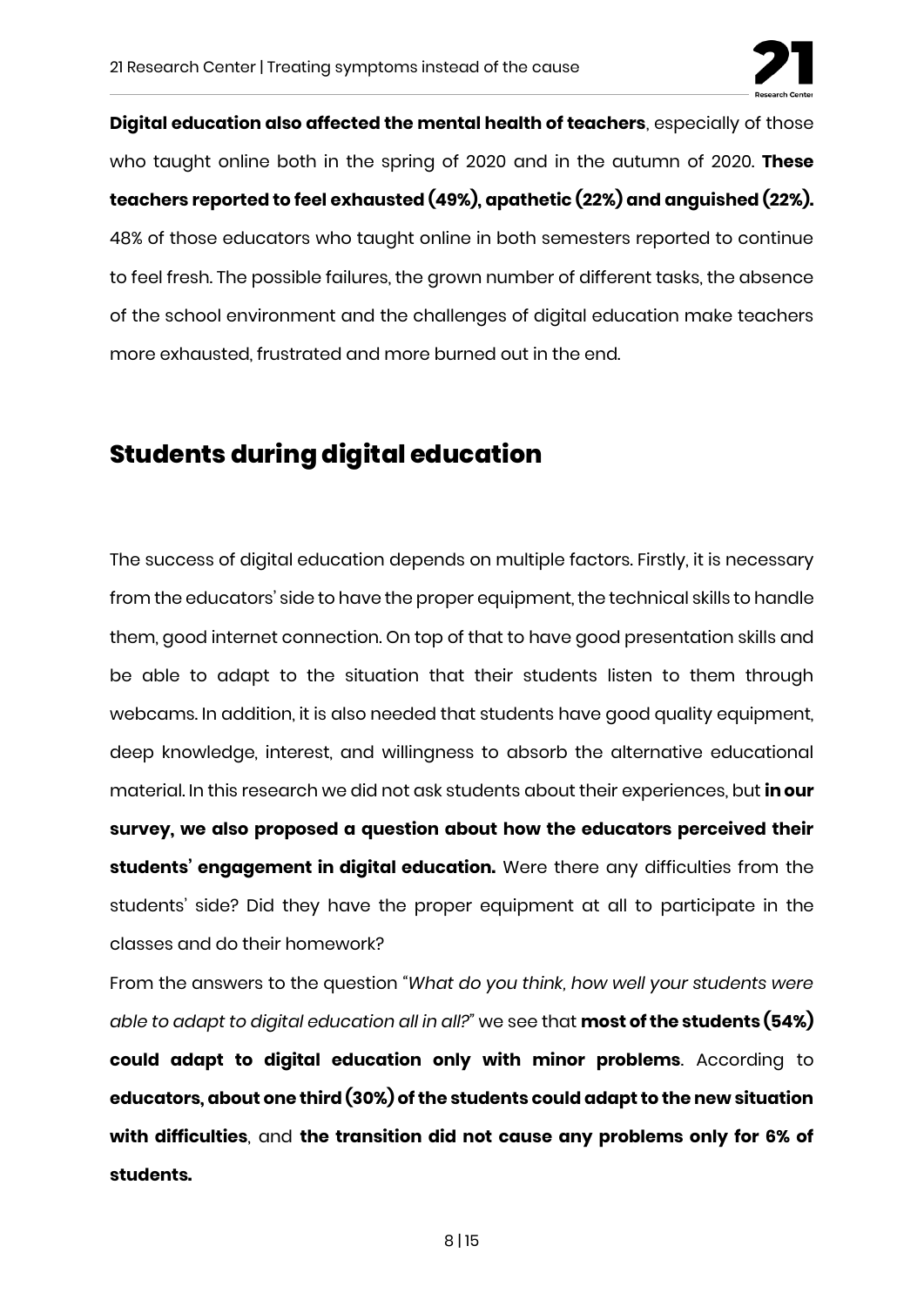

By institutional type we can see that **it was most difficult to adapt to the new situation for students attending vocational high schools (50%) and vocational education and training (37%).** High school students could adapt the most easily to digital education, according to educators, three quarters of them with smaller problems and only 13% of them with bigger ones.

In order to measure the success of digital education better, we also asked what the teachers thought about the available equipment of students' and their digital competences. In the opinion of educators, **most of the students have proper equipment at home, but some of them lack of good quality equipment (64%).** It gives rise to serious concerns that **about one fourth of students only has very poorquality equipment,** and **only 7% of the students has the equipment appropriate for education** according to their teachers. **One third of the primary school and vocational high school students**, and **about half of the vocational education and training students (46%) have very poor-quality equipment.**

All in all, **high school and vocational training with graduation students have less difficulties** resulting from the transition, because they are better equipped, having less information technology problems than students in vocational high schools and vocational education and training. Our results indicate: **the lack of equipment and the possibility of dropping out from digital education** – if we consider only the available equipment – **mostly affects students attending vocational education and training, vocational high school and primary school**.

The teachers also graded the digital skills of students. **54% of students got "good" or "excellent" gradings for their digital skills,** at the same time 27% got only "poor", which means they could at least participate in digital education even with difficulties. **7% got "not satisfactory"**, so they could not participate at all in digital education, or only with serious difficulties. Vocational training with graduation and high school students' digital skills are on average level, there is little if any risk that they can't adapt to digital education because of their lack of skills. The situation is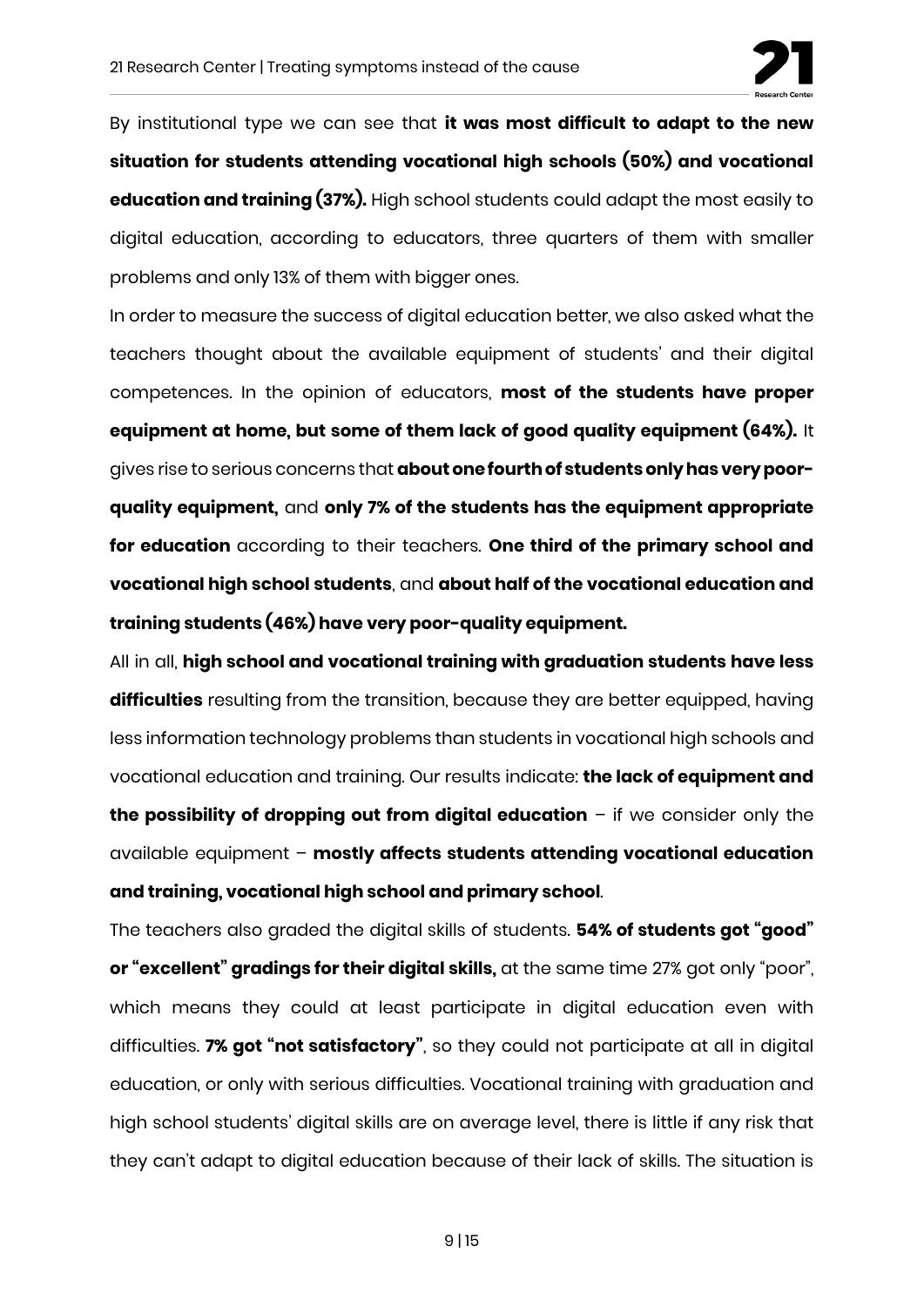

not so bright regarding the vocational education and training and vocational high school students. Our results suggest that **students that have the poorest digital skills attend those schools where only poorer equipment or no equipment at all are available for students.** Lack of digital skills and equipment also exists among primary school students, but because of their age they could still acquire these skills later on. Students in vocational education and training, and students striving for a profession – as a result of their lack of skills and equipment – are more affected by the problems evoked by the transition to digital education than their peers who attend high school. Hence, the results of 21 Research Center suggest that **digital education introduced in response to the pandemic inherently entails inequalities of learning in public education.** Students studying professions are not only disadvantaged because of the lack of equipment, but also as a result of lack of digital skills. Consequently, they may not properly do their assignments, imposing a peril that the pandemic and the digital education will affect their studies the most.

### **Willingness to be vaccinated and infection rates among educators**

**83% of the respondents believed rapid testing to be rather necessary or absolutely necessary in the autumn of 2020**. The willingness to do so is lower, **72% of the educators were tested and 8% of them did not have the opportunity to be tested.** The respondents could indicate their sense of perceived safety in their workplace during the wave of Covid in autumn, the question was provided alongside a 1-5 scale. **The average result was 2.73. 9% of the respondents chose** the highest level *("I feel completely safe")***, one fourth of them did not feel safe at all.**  On average, men have higher perceived safety (2.86) than women educators (2.71). **The satisfaction rate with the effective restrictive measures is 2.58 on average, so**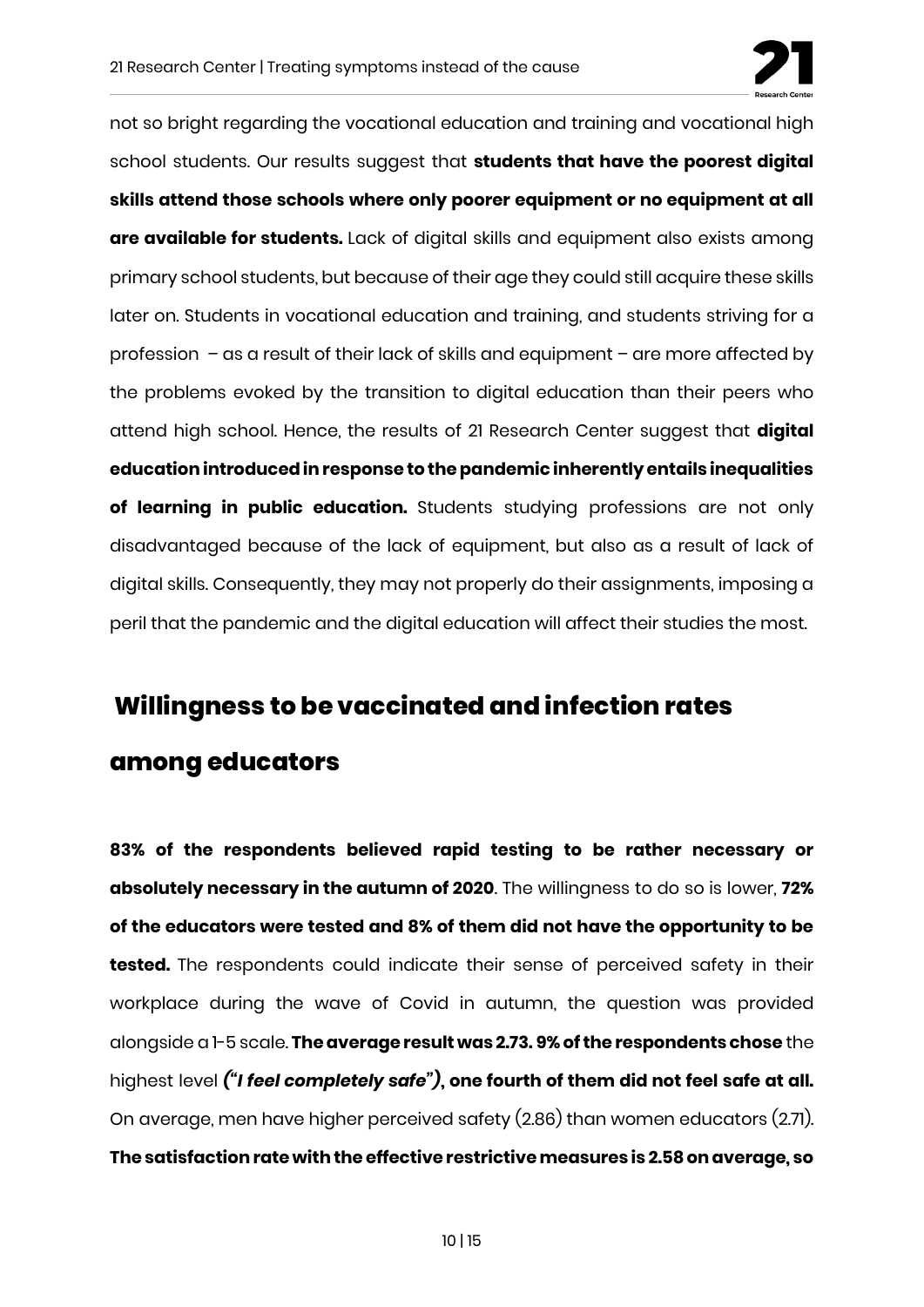

**the educators are rather not satisfied.** The most satisfied (2.96) educators work in the Northern Great Plain region where the infection rate per 100,000 inhabitants is the third lowest in the country, while the least satisfied (2.39) are the educators working in the capital where the pandemic rages more.

According to the data of the Hungarian Central Statistical Office from January of 2021, the willingness to be vaccinated is increasing among 15-74 years olds. 33% of those who belong to this age group is planning to be vaccinated, this ratio is more by ten percentage points than it was in December of 2021. The 21 Research Center also asked the educators whether they would get vaccinated if the vaccine became available.

43% of the teachers are willing to be vaccinated, 36% is unsure about the decision and 21% has no intention to be vaccinated. Consequently, the rate of willingness to be vaccinated is higher among teachers than the society as a whole.

However, the willingness rate has a large standard deviation among teachers. Kindergarten teachers are the least likely to choose (they have the highest rate of those respondents that are unsure about the decision) to be vaccinated, while its probability is the highest among high school teachers .

Figure 6. 'Would you be vaccinated if the vaccine became available?' Distribution of answers grouped according to the teacher's workplace.

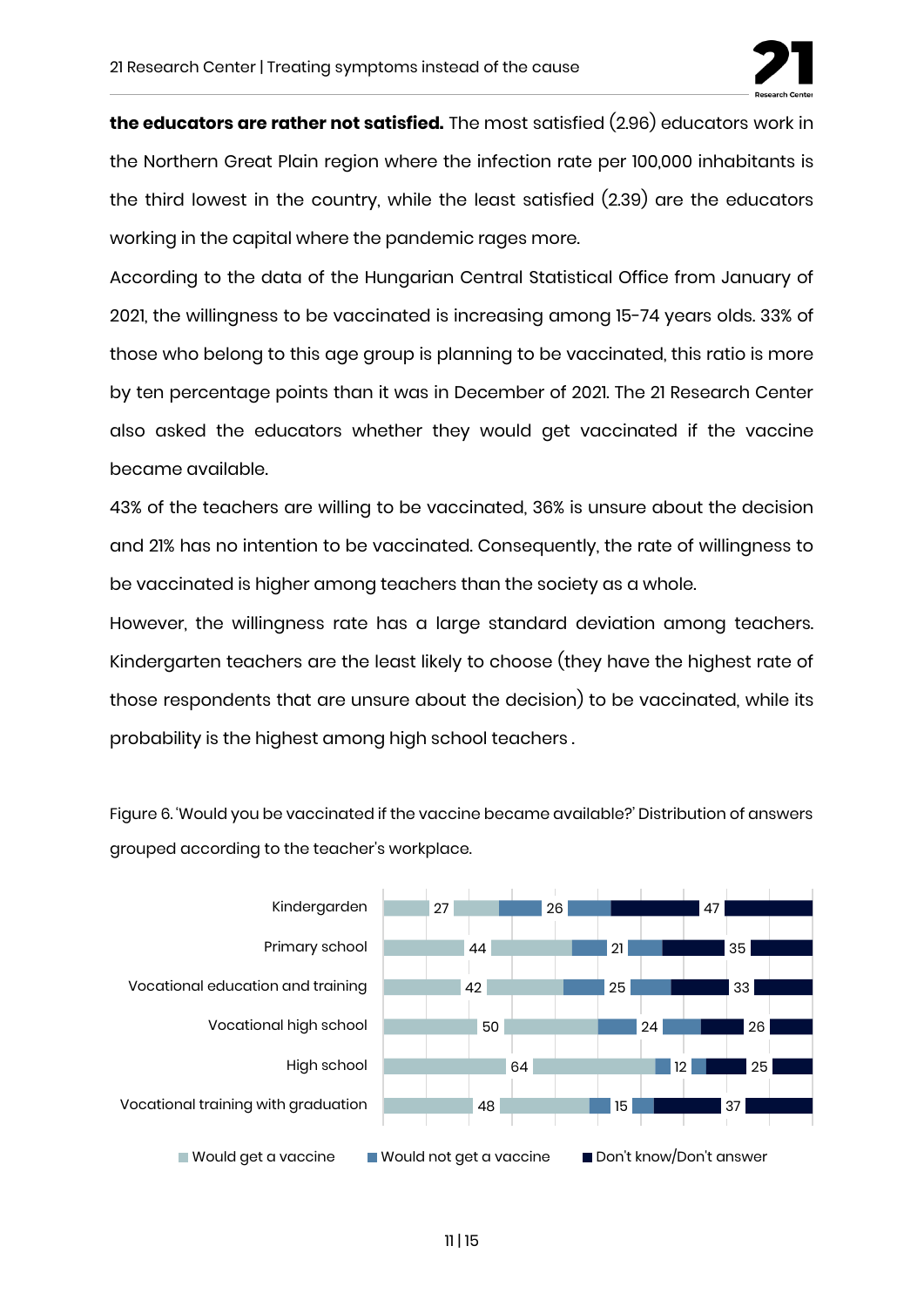

Age is positively correlated with the willingness to be vaccinated: while 31% of the 18-29 age group would be willing to receive vaccination, 64% of the oldest age bracket (60 and older) and 28% is unsure about the decision. The results suggest that there is no pattern of anti-vaccination among the teachers. It appears to be more likely that many have simply not come to a definite decision about the vaccination. A survey conducted by the Pedagógusok Szakszervezete (PSZ) in 2020 autumn shows that 26% of teachers felt safe at work in their educational institution during in-person teaching. We conducted another research at the turn of 2020 where we re-phrased the aforementioned question. We asked teachers to mark a value on a scale from 1 to 5<sup>2</sup> to express their sense of safety during the second wave in autumn. The average answer of the teachers' body was 2,73. The highest value ("I feel completely safe") was marked by 10% of the respondents and one-fifth (22%) did not feel safe at all. There is a significant relationship between teachers' sense of safety and their willingness to be vaccinated. The teachers that feel or felt less safe at work during the last year appear to be more ready to be vaccinated.

Figure 7. 'Have you been infected (confirmed by a positive test) with coronavirus?' The answers are grouped by type of institution.



2 1: I do not feel safe at all; 5: I feel completely safe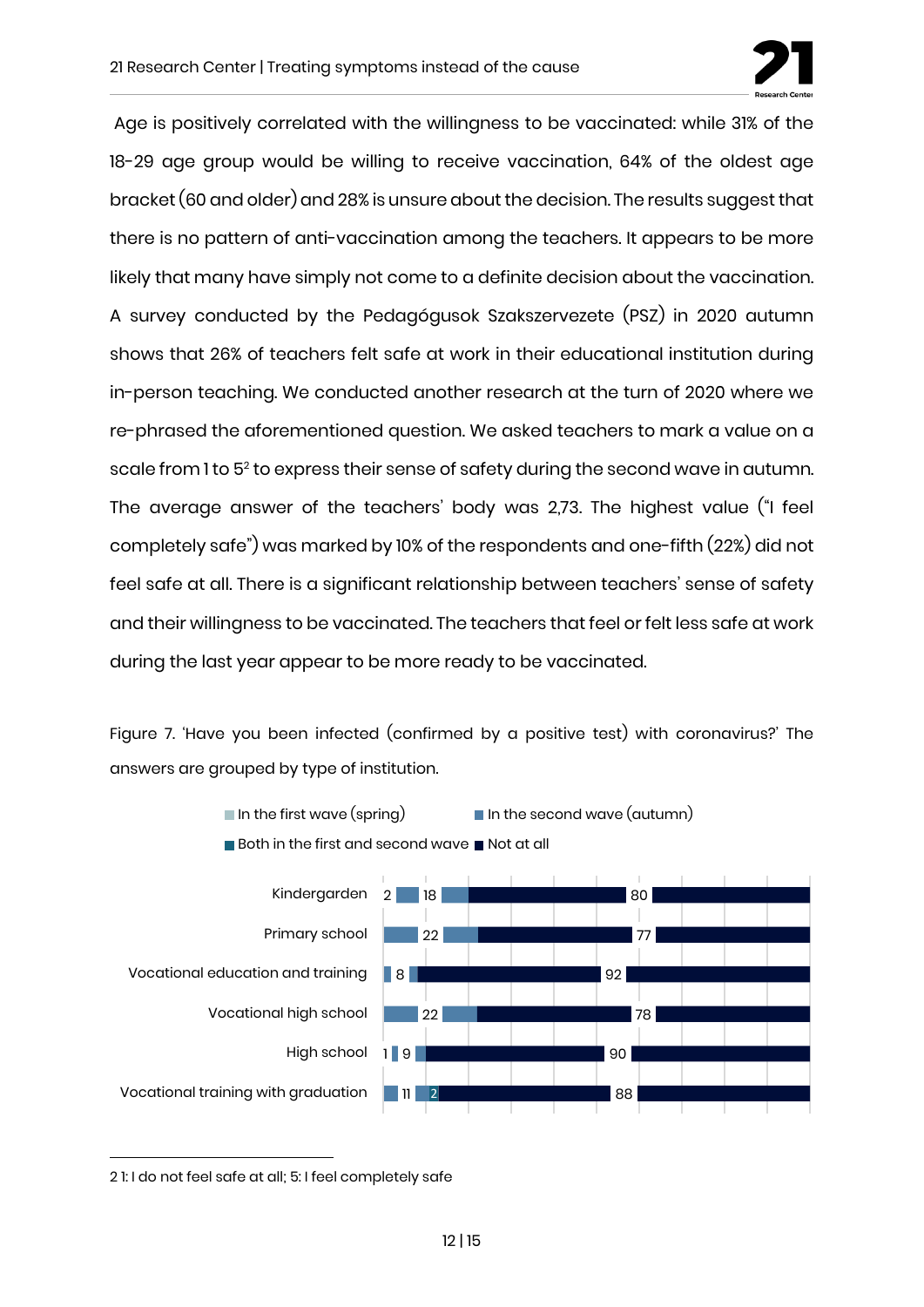

19% of the teachers have already been tested positive and it appears that remarkably more teachers were infected during the second wave than the first one. Those institutions had the highest infection rate that opted for traditional teaching in 2020 autumn. While relatively few teachers were infected in the spring of 2020 due to the early closure, the second wave had a more significant effect on them.

24% of the youngest age bracket (18-29), 19% of the 30-59 age group and 15% of the oldest bracket (60 and above) have already been infected with the virus. Based on their answers, 19% of the affected teachers<sup>3</sup> received 100% of their wage.

3 n=195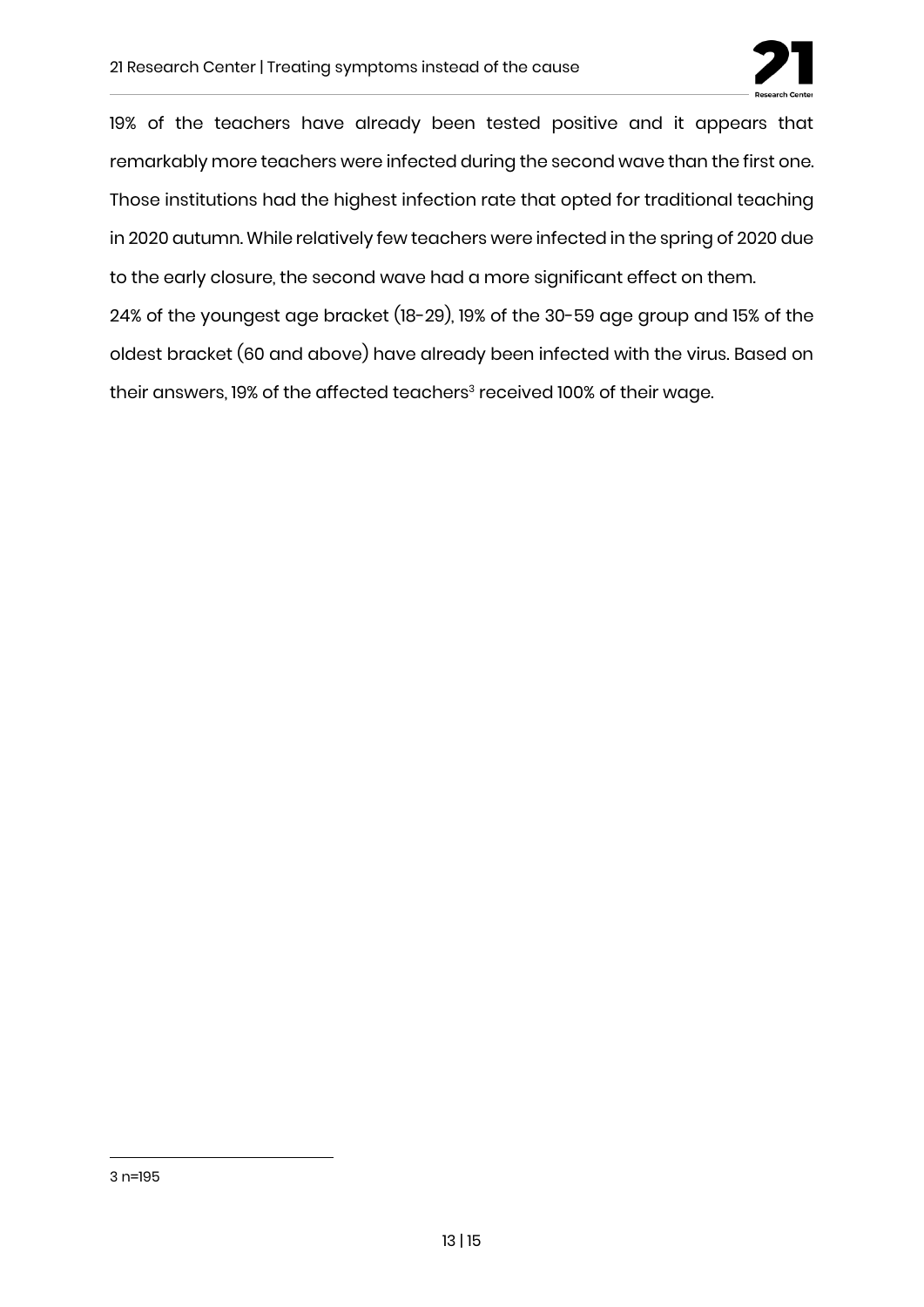

#### **Conclusion**

The 21 Research Center conducted an online survey among teachers at the turn of 2020-2021 with the help of the Pedagógusok Szakszervezete. The sample (1263 respondents) is representative of Hungarian teacher population along the dimensions of age, region and type of educational institution.

Both the student and teacher community were caught by surprise regarding the sudden switch to online education in the spring of 2020. Even though 57% of the teachers have already participated in some kind of training focusing on digital education in the last 4 years, 60% admitted to have lacked the competencies necessary to fulfil their duties properly and confidently during the first and second waves. Only 51% of the teachers received any form of help from their employers during the process, least of all kindergarten teachers, primary school teachers and vocational training school teachers. High schools teachers received more support from their employers. In the light of this information, it comes as no surprise that the teachers that suffered from digital difficulties (55%) turned to their direct environment for help: 67% contacted their colleagues and 55% asked their family, while 47% conducted some research on the internet on their own to tackle their digital shortcomings.

The digital education did not encourage most of the teachers to involve more digital devices in their teaching methods following the pandemic. 56% of the teachers would prefer traditional education in the second semester, 26% would opt for a hybrid solution and 19% would like to continue teaching online. Those teachers that spent the last two semesters in online education are the least likely to long for inperson teaching. The more experience they gain at digital teaching, the more they get used to the not-so-new form of education and the more likely they are to opt for it even after the pandemic.

14 | 15